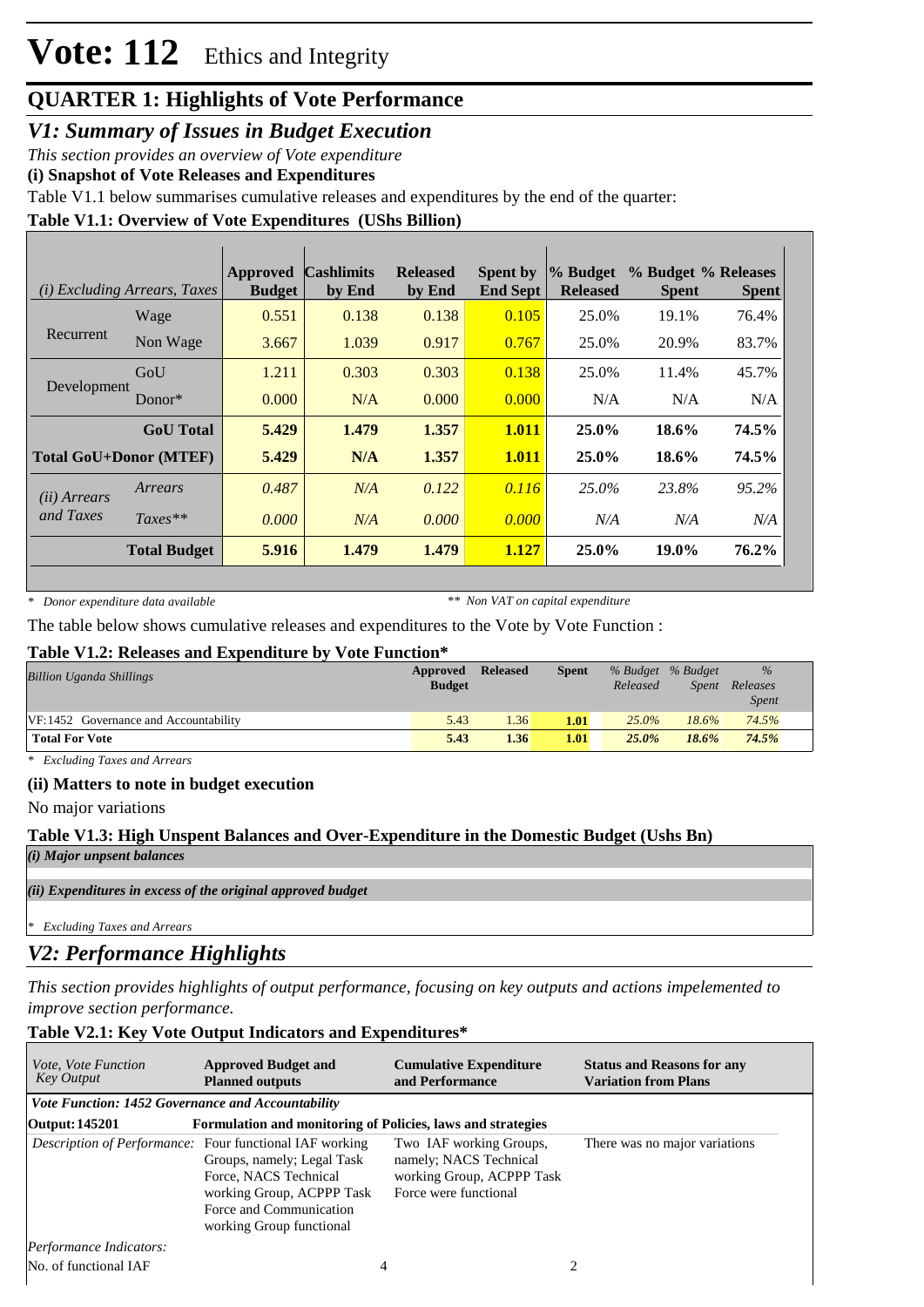# **QUARTER 1: Highlights of Vote Performance**

| <i>Vote, Vote Function</i><br>Key Output |                     | <b>Approved Budget and</b><br><b>Planned outputs</b>                                                                   |       | <b>Cumulative Expenditure</b><br>and Performance                                 |       | <b>Status and Reasons for any</b><br><b>Variation from Plans</b>                                  |       |
|------------------------------------------|---------------------|------------------------------------------------------------------------------------------------------------------------|-------|----------------------------------------------------------------------------------|-------|---------------------------------------------------------------------------------------------------|-------|
| working groups                           |                     |                                                                                                                        |       |                                                                                  |       |                                                                                                   |       |
|                                          | <i>Output Cost:</i> | UShs Bn:                                                                                                               | 0.924 | UShs Bn:                                                                         | 0.133 | % Budget Spent:                                                                                   | 14.3% |
| Output: 145202                           |                     | <b>Public education and awareness</b>                                                                                  |       |                                                                                  |       |                                                                                                   |       |
|                                          |                     | <i>Description of Performance:</i> 8 district integrity promotion<br>forums established and their<br>capacity enhanced |       | 1 district integrity promotion<br>forum established and the<br>capacity enhanced |       | Only 1 District Integrity<br>Promotion Forum could be<br>established due to budget<br>constraint. |       |
|                                          | <b>Output Cost:</b> | UShs Bn:                                                                                                               | 0.997 | UShs Bn:                                                                         | 0.237 | % Budget Spent:                                                                                   | 23.8% |
| <b>Output: 145204</b>                    |                     | <b>National Anti Corruption Startegy Coordinated</b>                                                                   |       |                                                                                  |       |                                                                                                   |       |
|                                          |                     | <i>Description of Performance:</i> National Anti Corruption<br>Strategy (NACS) disseminated<br>to 40 districts         |       | National Anti Corruption<br>Strategy (NACS) disseminated<br>to 10 districts      |       | This output was achieved as<br>planned.                                                           |       |
|                                          | Output Cost:        | UShs Bn:                                                                                                               | 0.274 | UShs Bn:                                                                         | 0.061 | % Budget Spent:                                                                                   | 22.2% |
| <b>Vote Function Cost</b>                |                     | <b>UShs Bn:</b>                                                                                                        |       | 5.429 UShs Bn:                                                                   | 1.011 | % Budget Spent:                                                                                   | 18.6% |
| <b>Cost of Vote Services:</b>            |                     | $UShs Bn$ :                                                                                                            |       | $5.429$ UShs Bn:                                                                 | 1.011 | % Budget Spent:                                                                                   | 18.6% |

*\* Excluding Taxes and Arrears*

#### No major highlights to report in Quarter 1

#### **Table V2.2: Implementing Actions to Improve Vote Performance**

| <b>Planned Actions:</b>                                                                                                                                | <b>Actual Actions:</b>                                                                                                   | <b>Reasons for Variation</b>                                        |  |  |  |  |  |  |
|--------------------------------------------------------------------------------------------------------------------------------------------------------|--------------------------------------------------------------------------------------------------------------------------|---------------------------------------------------------------------|--|--|--|--|--|--|
| Vote: 112 Ethics and Integrity                                                                                                                         |                                                                                                                          |                                                                     |  |  |  |  |  |  |
|                                                                                                                                                        | Vote Function: 1452 Governance and Accountability                                                                        |                                                                     |  |  |  |  |  |  |
| Advertise and fill all approved 40%<br>vacant positions                                                                                                | Advertised for 17% vacant positions                                                                                      | Others awaiting clearance from ministry of<br><b>Public Service</b> |  |  |  |  |  |  |
| Build capacity of the 20 non state actors<br>and 8 integrity promotion forums to<br>effectively mobilise the public to demand<br>for service delivery. | Capacity of One integrity promotion<br>forum built to effectively mobilise the<br>public to demand for service delivery. | Others are planned for 2nd, 3rd and 4th<br>Quarters.                |  |  |  |  |  |  |
| Joint Monitoring with sector institutions<br>mandated to undertake monitoring<br>conducted.                                                            | No Joint Monitoring with sector<br>institutions mandated to undertake<br>monitoring conducted.                           | Planned for the 4th Quarter                                         |  |  |  |  |  |  |

### *V3: Details of Releases and Expenditure*

*This section provides a comprehensive summary of the outputs delivered by the Vote and further details of Vote expenditures by Vote Function and Expenditure Item.*

#### **Table V3.1: GoU Releases and Expenditure by Output\***

| <b>Billion Uganda Shillings</b>                                    | Approved      | <b>Released</b> | <b>Spent</b> | $%$ GoU                   | $%$ GoU                       | $%$ GoU                  |  |
|--------------------------------------------------------------------|---------------|-----------------|--------------|---------------------------|-------------------------------|--------------------------|--|
|                                                                    | <b>Budget</b> |                 |              | <b>Budget</b><br>Released | <b>Budget</b><br><i>Spent</i> | Releases<br><i>Spent</i> |  |
| VF:1452 Governance and Accountability                              | 5.43          | 1.36            | 1.01         | 25.0%                     | 18.6%                         | 74.5%                    |  |
|                                                                    |               |                 |              |                           |                               |                          |  |
| Class: Outputs Provided                                            | 4.22          | 1.05            | 0.87         | $25.0\%$                  | 20.7%                         | 82.7%                    |  |
| 145201 Formulation and monitoring of Policies, laws and strategies | 0.92          | 0.23            | 0.13         | 25.1%                     | 14.3%                         | 57.1%                    |  |
| 145202 Public education and awareness                              | 1.00          | 0.25            | 0.24         | $25.0\%$                  | 23.8%                         | 95.1%                    |  |
| 145204 National Anti Corruption Startegy Coordinated               | 0.27          | 0.07            | 0.06         | $25.0\%$                  | 22.2%                         | 88.8%                    |  |
| 145205 DEI Support Services                                        | 2.02          | 0.50            | 0.44         | 24.9%                     | 21.8%                         | 87.5%                    |  |
| Class: Capital Purchases                                           | 1.21          | 0.30            | 0.14         | $25.0\%$                  | 11.4%                         | 45.7%                    |  |
| 145271 Acquisition of Land by Government                           | 0.75          | 0.19            | 0.06         | $25.0\%$                  | 7.7%                          | 31.0%                    |  |
| 145275 Purchase of Motor Vehicles and Other Transport Equipment    | 0.25          | 0.06            | 0.06         | $25.0\%$                  | $25.0\%$                      | $100.0\%$                |  |
| 145276 Purchase of Office and ICT Equipment, including Software    | 0.10          | 0.03            | 0.00         | $25.0\%$                  | 4.6%                          | 18.5%                    |  |
| 145278 Purchase of Office and Residential Furniture and Fittings   | 0.11          | 0.03            | 0.01         | $25.0\%$                  | 11.7%                         | 46.6%                    |  |
| <b>Total For Vote</b>                                              | 5.43          | 1.36            | 1.01         | 25.0%                     | 18.6%                         | 74.5%                    |  |

*\* Excluding Taxes and Arrears*

#### **Table V3.2: 2015/16 GoU Expenditure by Item**

| <b>Billion Uganda Shillings</b>       | Approved<br><b>Budget</b> | <b>Releases</b> | Expend-<br>iture | % Budged<br><b>Released</b> | % Budget<br><b>Spent</b> | %Releases<br><b>Spent</b> |
|---------------------------------------|---------------------------|-----------------|------------------|-----------------------------|--------------------------|---------------------------|
| <b>Output Class: Outputs Provided</b> | 4.22                      | 1.05            | 0.87             | 25.0%                       | 20.7%                    | 82.7%                     |
| 211101 General Staff Salaries         | 0.55                      | 0.14            | 0.11             | 25.0%                       | 19.1%                    | 76.4%                     |
| $ 211103$ Allowances                  | 0.71                      | 0.18            | 0.17             | 25.5%                       | 24.0%                    | 94.1%                     |